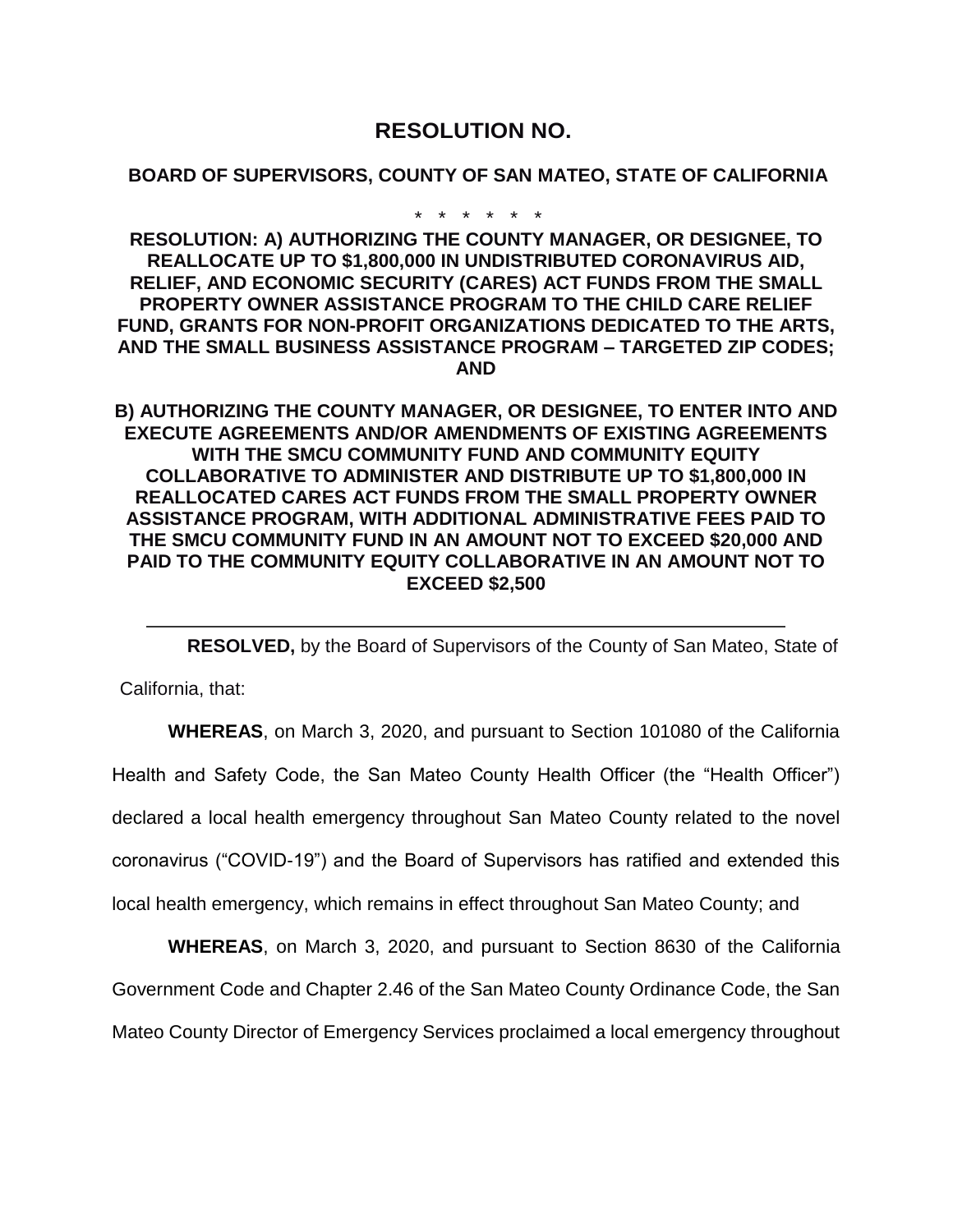San Mateo County related to COVID-19 and the Board has ratified and extended the proclamation of a local emergency ("Local Emergency'), which remains in effect; and

**WHEREAS,** on March 4, 2020, Governor Newsom issued a Proclamation of State of Emergency related to COVID-19 ("State of Emergency"), effective throughout the State of California; and

**WHEREAS**, on March 14, 2020, the Health Officer prohibited all public or private gatherings of 50 of more people and urged the cancelation of all gatherings of 10 or more people in a single confined space; and

**WHEREAS**, on March 16, 2020, the Health Officer issued an order that, among other things, directed all individuals living within San Mateo County to shelter in their place of residence ("Original Shelter-in-Place Order"), and authorized individuals to leave their residences only for certain "Essential Activities," Essential Governmental Functions," or to operate "Essential Businesses," all as defined in the Original Shelter-in Place-Order; and

**WHEREAS**, several times since March 16, 2020, and most recently, on June 4, 2020, the Health Officer issued revised Shelter-in-Place Orders extending the Original Shelter-in-Place Order due to evidence of continued significant community transmission of COVID-19 within the County and throughout the Bay Area; and

**WHEREAS**, on March 19, 2020, Governor Newsom issued Executive Order N-33- 20, which, imposed a Statewide Shelter-In-Place Order requiring individuals to remain in their places of residence except as needed to maintain continuity of operations of critical infrastructure, access necessities such as food, prescriptions and healthcare, or engage in other authorized activities; and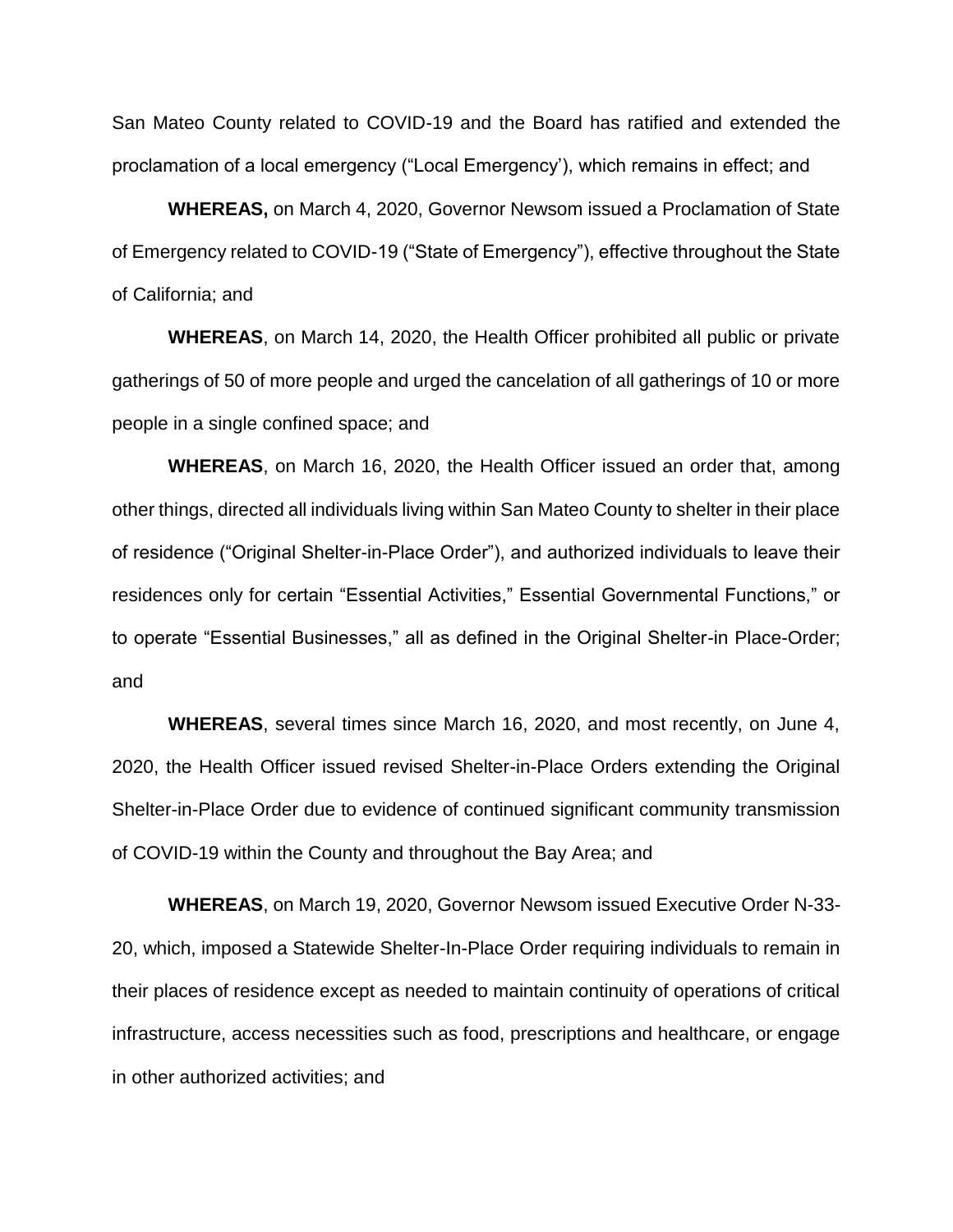**WHEREAS,** on May 8, 2020, Governor Newsom announced a plan to allow the limited reopening of some businesses beyond those in the category of essential critical infrastructure, which is part of the "Resilience Roadmap" for California, the multiphase plan to modify the Statewide Shelter-In-Place Order; and

**WHEREAS**, on June 16, 2020, the State approved the County's request for a variance allowing the County to align with the Resilience Roadmap for California; and

**WHEREAS**, on June 17, 2020, the Health Officer rescinded the June 4, 2020 revised Shelter-in-Place Order and replaced it, effective immediately, with a new order aligning the County with the Statewide Shelter-in-Place Order/Resilience Roadmap, emphasizing individual behavior and the practices that businesses must follow as they resume operations, including limiting gatherings to no more than 50 people, outlining social distancing and face covering requirements, allowing for social bubbles, and requiring businesses to implement a social distancing protocol and written health and safety plans, based on evidence of continued significant community transmission of COVID-19 within the County and throughout the Bay Area and the Health Officer will continue to update San Mateo County orders to align with State guidelines; and

**WHEREAS**, in recent weeks confirmed COVID-19 cases have been on the rise Statewide, with most counties, including the County, moved back to the most restrictive "Purple" tier, and Governor Newsom is likely to announce new Statewide stay-at-home orders and business closures; and

**WHEREAS**, as of December 2, 2020, confirmed COVID-19 cases in California now exceed 1,270,000, with 19,440 deaths, and confirmed COVID-19 cases in the County total 14,812, with 170 deaths; and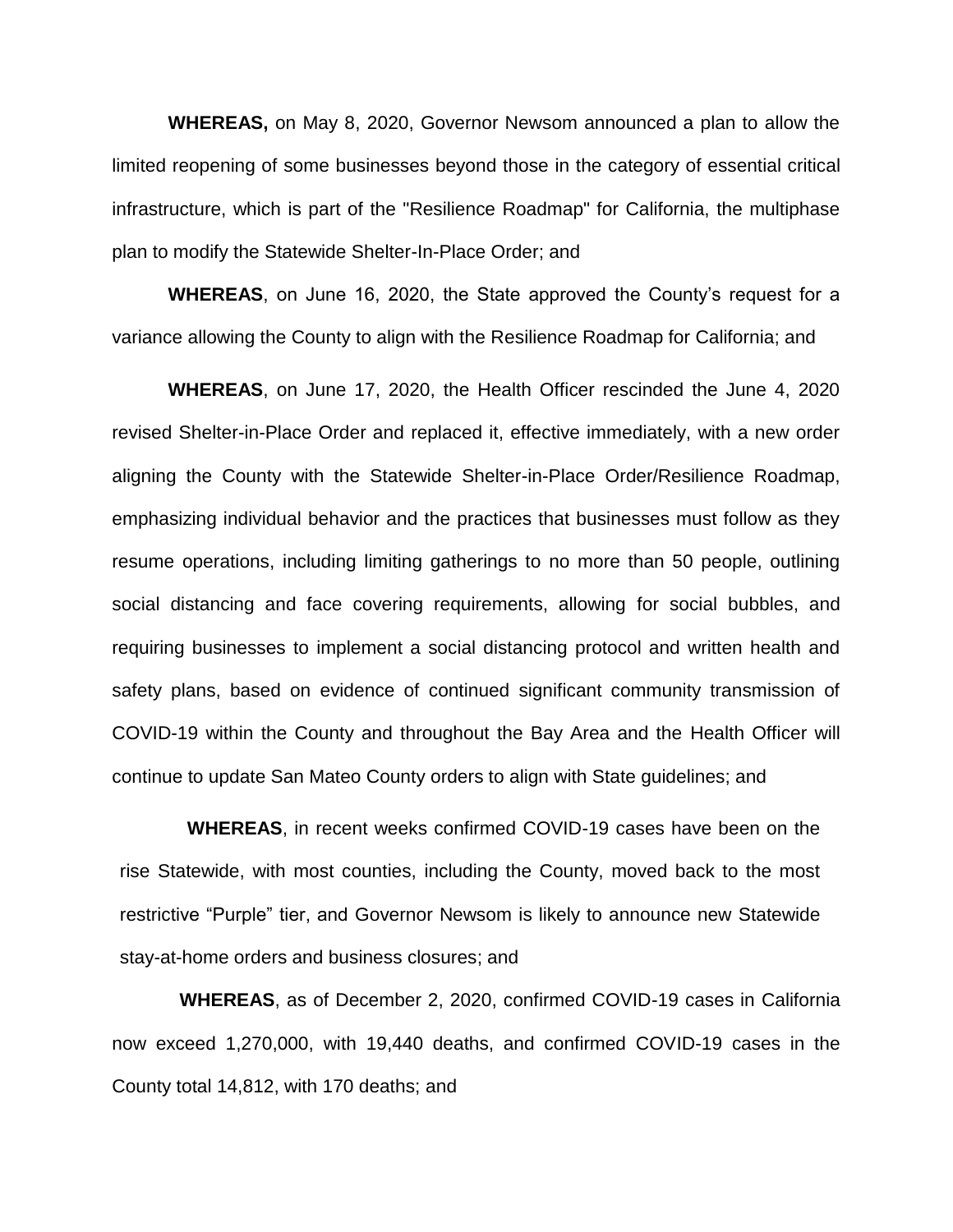**WHEREAS**, on September 15, 2020, the Board allocated \$2,000,000 in CARES Act funds to the Small Property Owner Assistance Program in order to assist local smallscale landlords whose rental income has been impacted by COVID-19; and

**WHEREAS**, the Board has approved a number of other CARES Act-funded grant programs, including the Child Care Relief Fund; grants for non-profit organizations; and the Small Business Assistance Program – Targeted Zip Codes; and

**WHEREAS**, the Board has been advised that, due to low participation in the Small Property Owner Assistance Program, up to \$1,800,000 of the original \$2,000,000 in allocated CARES Act funds will remain undistributed; and

**WHEREAS**, on November 17, 2020, the Board directed the County Manager to develop a plan for the potential reallocation of any undistributed CARES Act funds from the Small Property Owner Assistance Program to other CARES Act-funded grant programs previously authorized by the Board; and

**WHEREAS**, the County Manager analyzed each of the other CARES-funded grant programs previously authorized by the Board based on the following three criteria: (1) currently-available funding for each program; (2) number of eligible, but unfunded, grant applicants for each program; and (3) actual or estimated amount of CARES Act funds needed to provide grants to all eligible remaining applicants for the program; and

**WHEREAS**, based on the above analysis performed by the County Manager, the Board desires to reallocate \$1,600,000 of the CARES Act funds originally allocated to the Small Landlord Assistance Program to three CARES Act-funded grant programs, as follows: (1) \$450,000 to the Child Care Relief Fund; (2) \$150,000 to non-profit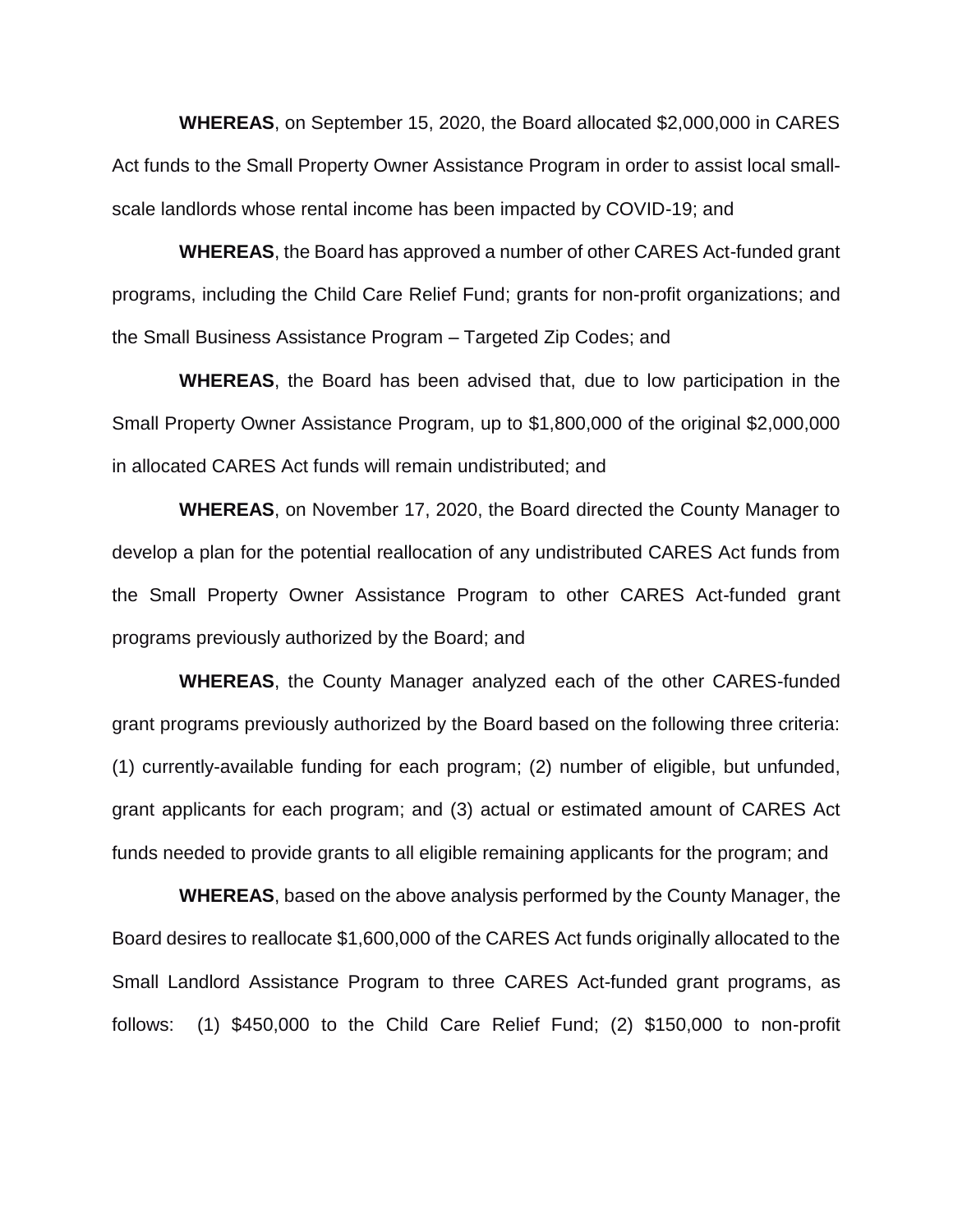organizations dedicated to the arts; and (3) \$1,000,000 to the Small Business Assistance Program – Targeted Zip Codes; and

**WHEREAS**, the above reallocation plan of CARES Act funds from the Small Property Owner Assistance Program will cover approximately 25% of the anticipated amounts needed to provide grants to remaining eligible, but unfunded, applicants for each of the three selected programs; and

**WHEREAS**, if it is determined that more than \$1,600,000 in CARES Act funds are available for reallocation from the Small Property Owner Assistance Program, the distribution ratio reflected above will be applied to any such additional funds up to \$1,800,000 (i.e., 28% of such additional funds to the Child Care Relief Fund; 9% to nonprofit organizations focused on the arts; and 63% to the Small Business Assistance Program – Zip Code Targeted); and

**WHEREAS**, the SMCU Community Fund ("Community Fund") is administering the non-profit grant program and the Small Business Assistance Program – Zip Code Targeted, while both the Community Fund and the Community Equity Collaborative ("Collaborative") are administering the Child Care Relief Fund, and both have agreed to administer and distribute the additional CARES Act funds reallocated to such programs.

**NOW, THEREFORE, IT IS HEREBY DETERMINED AND ORDERED THAT** the Board authorizes and directs the County Manager, or designee, to reallocate up to \$1,800,000 in undistributed CARES Act funds from the Small Property Owner Assistance Program to (1) the Child Care Relief Fund, (2) grants for non-profit organizations dedicated to the arts, and (3) the Small Business Assistance Program – Targeted Zip Codes, in a manner consistent with the terms and intent set forth in this resolution.